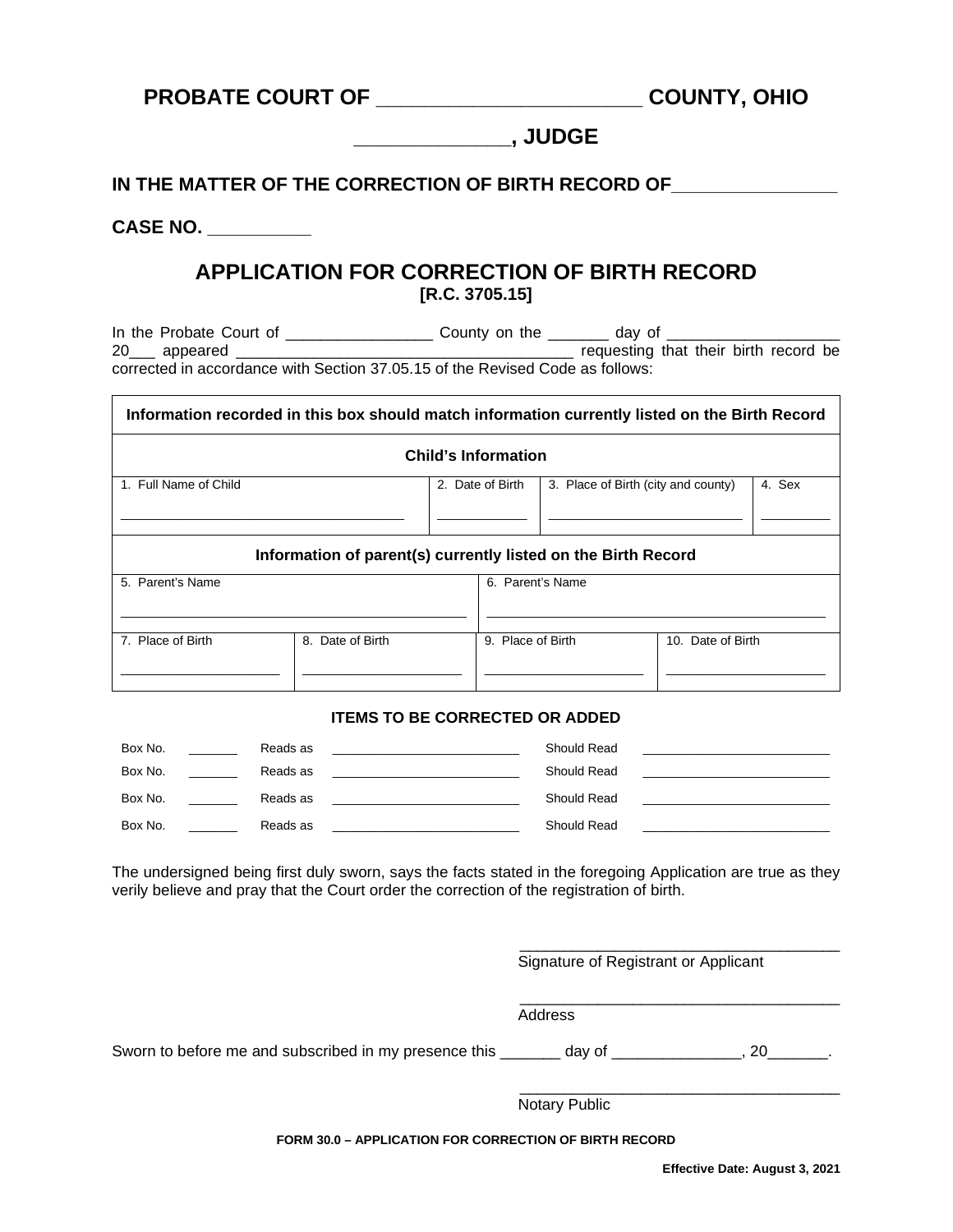## **JOURNAL ENTRY ORDERING CORRECTION OF BIRTH RECORD**

The Court on consideration of the evidence submitted finds and orders that notice of hearing be dispensed with and the birth record of registrant be corrected in accordance with the facts set forth above and that a certified copy of the order of the Court be forthwith transmitted to the Director of Health as provided by law.

 \_\_\_\_\_\_\_\_\_\_\_\_\_\_\_\_\_\_\_\_\_\_\_\_\_\_\_\_\_\_\_\_\_\_\_\_\_\_ Probate Judge

By: \_\_\_\_\_\_\_\_\_\_\_\_\_\_\_\_\_\_\_\_\_\_\_\_\_\_\_\_\_\_\_\_\_\_\_\_\_\_

Deputy Clerk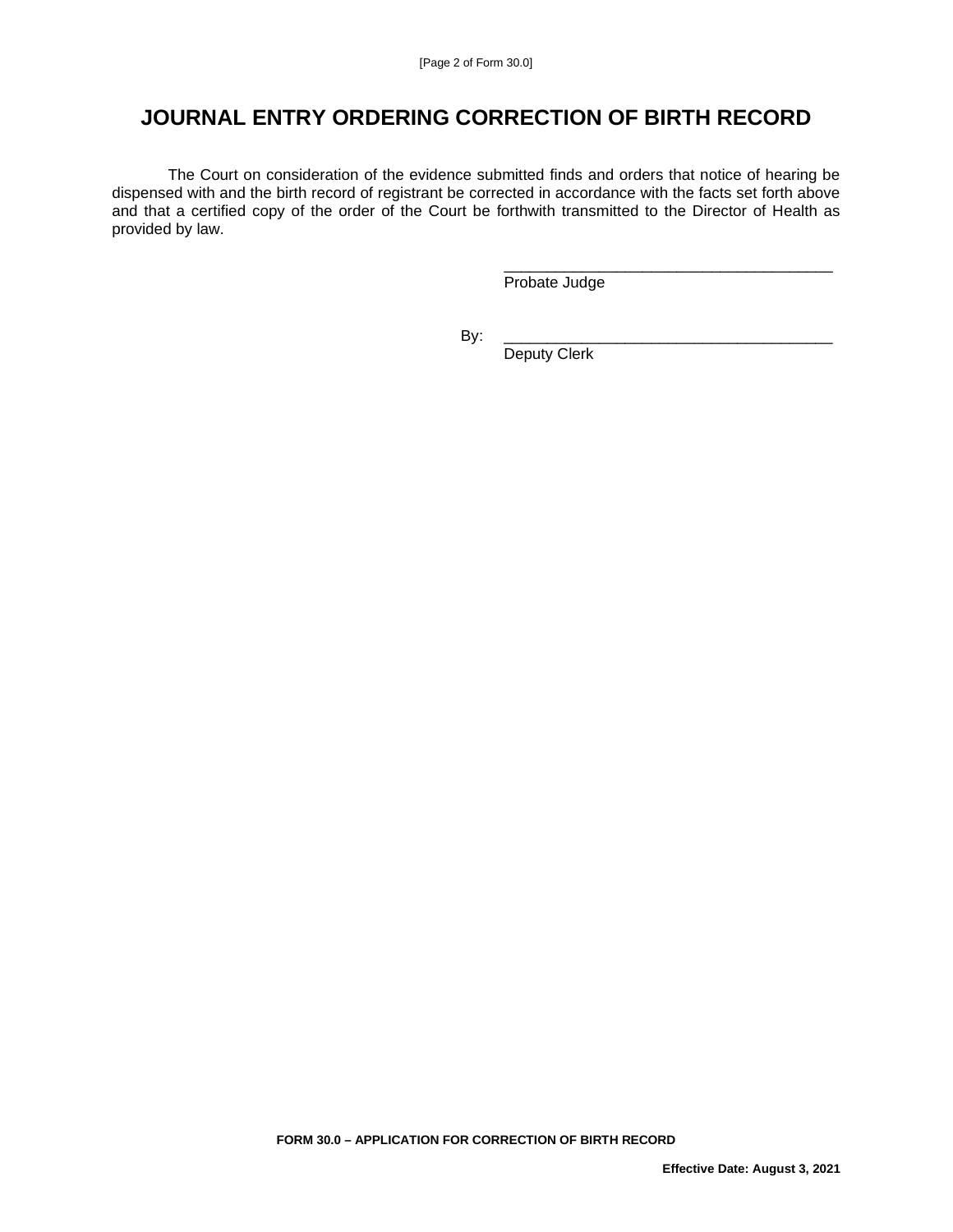## **SUPPORTING AFFIDAVITS**

### **IN THE MATTER OF THE CORRECTION OF BIRTH OF RECORD\_\_\_\_\_\_\_\_\_\_\_\_\_\_\_\_**

| State of Ohio, (Name of Attending Physician)                                                   | <b>National Affidavit of Physician</b>                                                           |
|------------------------------------------------------------------------------------------------|--------------------------------------------------------------------------------------------------|
| The undersigned, being first duly sworn, deposes and says that they were the physician in      |                                                                                                  |
| true as they verily believe.                                                                   |                                                                                                  |
|                                                                                                | Signature of Attending Physician                                                                 |
|                                                                                                | Address                                                                                          |
| Sworn to before me and subscribed in my presence this ______ day of _____________, 20_______.  |                                                                                                  |
|                                                                                                | Notary Public                                                                                    |
|                                                                                                |                                                                                                  |
| (Name of Affiant)                                                                              |                                                                                                  |
|                                                                                                | The undersigned, being first duly sworn, deposes and says that they have read the application of |
| (Name of Applicant)                                                                            |                                                                                                  |
| therein and that the statements made in the application are true as they verily believe.       | and that they have personal knowledge of the facts                                               |
|                                                                                                |                                                                                                  |
|                                                                                                | Signature of Affiant                                                                             |
|                                                                                                | Address                                                                                          |
| Sworn to before me and subscribed in my presence this _______ day of _____________, 20_______. |                                                                                                  |

**FORM 30.0 – APPLICATION FOR CORRECTION OF BIRTH RECORD**